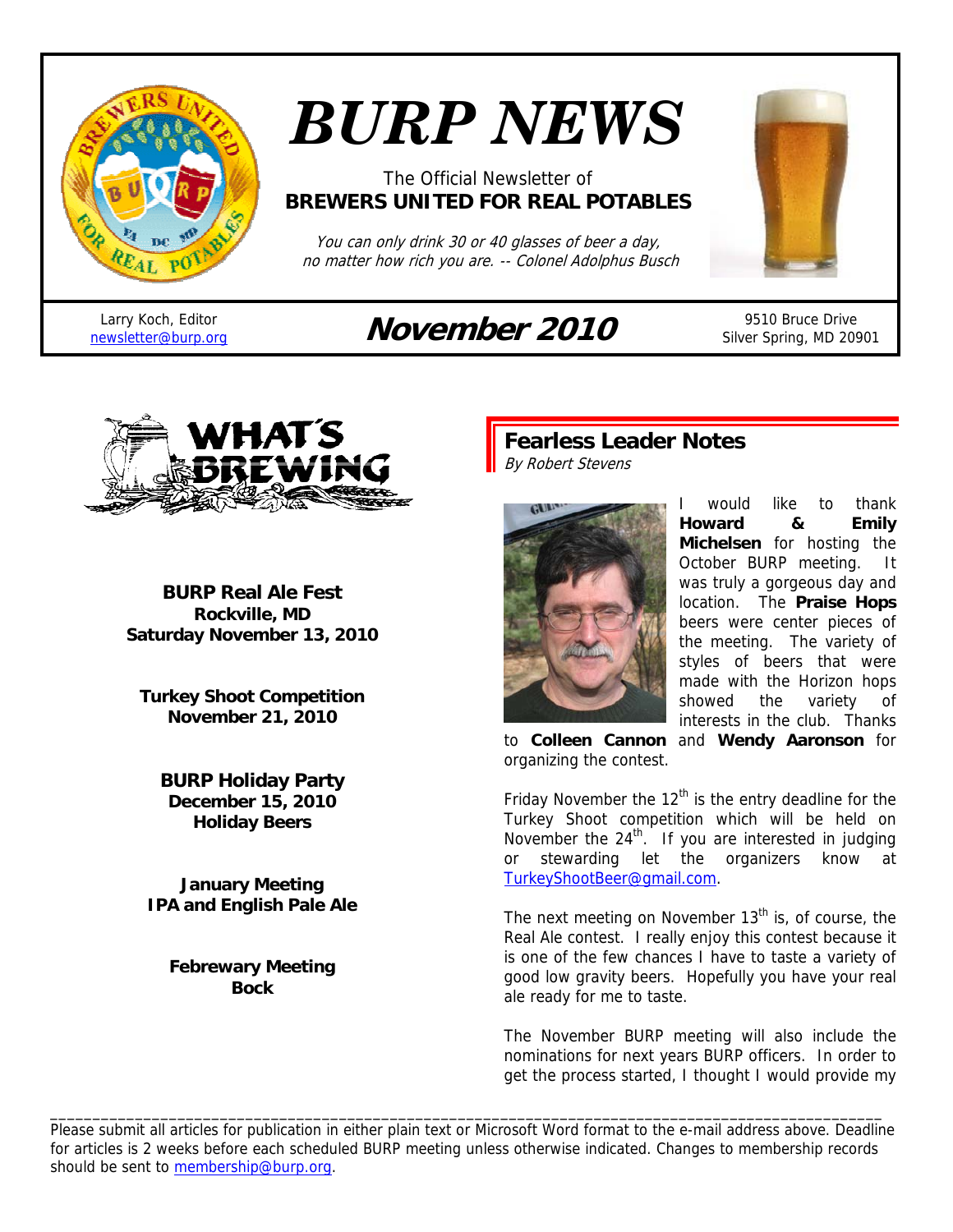thoughts on what we have accomplished this year and what I feel is left to do. These thoughts are in my State of BURP address.

Looking forward to seeing you around the hand pumps on the AaronRidge porch.

#### **State of the BURP address**

By Robert Stevens and friends

One score and nine years ago…

A group of home brewers sat down and created a home brew club. These brave individuals entered uncharted waters against the beer tide of the times to create the organization we know as BURP. Over the years various members stepped up and took time out of their busy schedules to help shape and mold the club. Their efforts help make BURP what it is today, a community of brewers. And clubs like BURP helped make craft brewing what it is today.

Now the World has changed. Home brewing is no longer looked at as a curiosity, but with amazement. Craft beer is no longer a fad, but it is becoming mainstream. In the DC area we have new beer bars and breweries popping up. DC is becoming a beer town. Once only connected by list serves, home brewers and craft brewers are linked by social networks.

Now the election season is upon us. No, not the congressional elections. They're over. I mean the important elections, the BURP elections for next year's officers. And it is time for a new group of leaders to step up and guide BURP into the new era of beer.

This year we needed to focus on the club's infrastructure and technology including incorporation, web site, Pay Pal, Facebook and member database. I think what we accomplished had to be done if the club is going to run efficiently in the future. But there is a lot more that needs to be accomplished. One of the club's most important needs is to increase the number of members who are actively involved in the club's activities.

We have started the process and have obtained a number of suggestions from BURP members. A number of these suggestions were related to increasing the variety of monthly meeting activities. Their suggestions included discussions about different brewing processes, equipment tips, and an annual equipment/gadget show and tell.Another interesting suggestion was a program about the proper way to serve and enjoy different beers. The suggestion seems similar to the Beer Sommelier topics, http://www.thebeerexpert.com/beer\_sommelier.shtml , which might be a good education program. I would encourage the new officers to continue this process by making an organized effort to identify the activities that the membership will want to enthusiastically participate in.

After lots of people's hard work, the new web site and Facebook page are now available for the new officers to communicate with the membership. These technologies can be used to help identify the activities that will usher in the new era of BURP home brewing and beer, but we need a new group of brave individuals to lead us.

If you want to be a part of this new BURP era, you need to let other BURPers know about your ideas. One of the best ways to communicate your BURP priorities is to run for a club office. Even if you do not win, it will let the club know what kind of activities you want to work on. If you feel you can't serve as an officer at this time, encourage like-minded friends. I also am going to encourage people to run for BURP offices. But, in the end, I am going to vote for the BURPer who will increase the number of members actively involved in the club's activities and has the vision to motivate and lead our community of brewers to the promised land of better beer. And hopefully you will too.

#### **BURP 10 and 20 Years Ago**  Compiled By Bill Ridgely

#### **20 Years Ago, Nov 1990**

The Nov 1990 BURP meeting was not actually a meeting at all. It was the club's first "rolling pub crawl", a bus trip to Baltimore to visit the city's growing profusion of fine watering holes (which included two already thriving brewpubs). After making early morning pickups at the Vienna and Forest Glen Metro stations, the BURP party bus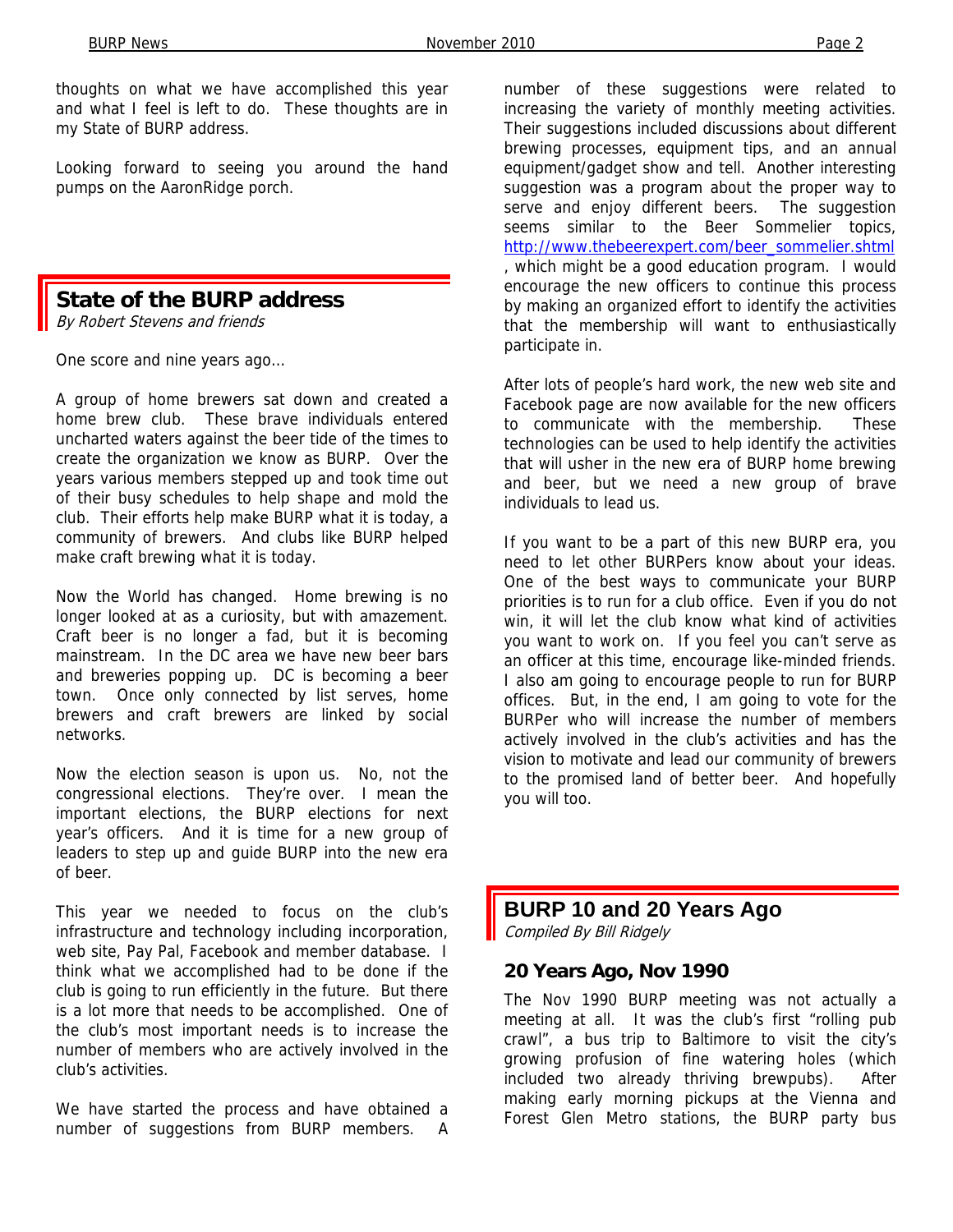BURP News Page 3 headed to *Sisson's Restaurant* on Cross Street for its first stop, which included lunch and tours of the South Baltimore Brewing Co with owner/brewmaster **Hugh Sisson**. Hugh was brewing 7-barrel batches twice a week at this time and had 3 regular ales on draft at the restaurant (which featured Cajun-style food). Because he lacked storage space in his tiny brewhouse, all of his malt was stored (and milled) at the British Brewing Co in nearby Glen Burnie. After a fine meal and samples of all of Hugh's offerings, the bus re-boarded and headed to Fells Point, which was then (and still is) a genuine Mecca for beer lovers in Baltimore. BURPers were free to roam the area at will for most of the afternoon, touring the numerous pubs, shops, and historical sites. A list of all pubs in

the area (with prices and draught selections) was provided to the crawlers. Interestingly, all beer prices were listed in ½ pints, which seemed to be the primary serving size at the time. The biggest selection of draught beers was found at the Wharf Rat on S. Ann St. Here, 26 beers were on tap, at \$1.50 per ½ pint or \$2.50 for a 3-draught sampler. Included in the draught selection were two house beers, Oliver's Baltimore Ale and Oliver's Lite, both brewed at the time by F.X. Matt. Other notable Fells Point sites included *Bertha's*, famous for its mussels and the first cask-conditioned ale available in the area (Bertha's Best Bitter, served on gravity from a firkin located behind the bar). The final stop on the tour was *Baltimore Brewing Co* on Albemarle St. Here, crawlers enjoyed dinner and tours of brewmaster **Theo DeGroen's** 17-barrel brewhouse, which produced mostly German-style lagers. Theo had major plans to distribute his beers regionally (the facility had the capacity for 10,000 barrels annually), but at the time, his output consisted of three regular beers on draught at the restaurant (listed as "lager', "pils", and "dark"), along with special seasonal offerings (like the Oktoberfest being served at that time). The restaurant cuisine was beer-hall German, with wurst, sauerbraten, and wienerschnitzel specialties. Finally sated after a long day on the road, the happy crowd boarded the bus at 6:30 for the return trip to DC. It was a wonderful day enjoying fabulous beer, food, and fellowship!

The big combined Nov-Dec 1990 issue of BURP News was a cornucopia of great writing! It contained all of the information BURPers needed for both the club's upcoming bus pub crawl as well as the pot-luck holiday banquet scheduled for December. **Ken Graham** kicked off the issue with his review of MASHOUT 1990, the fondly remembered first (and

only) campout held in Virginia Beach, VA. BURP travels continued with **Don Lief's** report on the Oregon Brewers Festival in Portland. Don, an Oregonian by birth, had recently resettled in his home state. The 1990 fest was the 3rd such and attracted 20,000 people over its 3-day course. Some 39 breweries from all over the U.S. were represented, from the smallest craft brewery (Seattle's Big Time Brewery at 1,000 gallons capacity) to heavyweights like Boston Beer Co and Anchor Steam. There was also great food and live music (blues, R&B, and jazz plus a troop of Morris dancers). Don's favorite offering at the fest was Pyramid Snow Cap Ale, then (and now) a supremely tasty holiday beer. Next up was **Jim Dorsch's** "Whole BURP Catalog", which announced the first shipment of Belgium's Corsendonk Monk's Pale Ale to the U.S. (thanks to the efforts of Baltimore's Phoenix Imports, Ltd). **Don Miller** then introduced BURPers to the pubs of Fells Point in Baltimore, a timely review that was reproduced in the program for the pub crawl. BURP Foreign Correspondent **Erik Henchal**, on military assignment in Germany, wrote about the brewing scene in Dusseldorf, home of the famous altbier style. Erik visited all of the famous house breweries in the city (in particular *Uerige Brauerei* and Zum Schlussel) and waxed poetic about the wonderful dark and hoppy beers, something most BURPers at the time had yet to experience. Longtime BURPer **Ralph Bucca** finished out the issue with two articles - one on "home winemaking in a nutshell", followed by an introduction to his "triple bucket all-grain mashing system", which Ralph would later demonstrate to the homebrewing community at the 1991 AHA Conference in Manchester, NH.

#### **10 Years Ago, Nov 2000**

BURP's 4th Real Ale Competition and Festival was once again held at the Aaronridge Pub in Rockville, MD on Nov 17 (competition) and 18 (festival). There were a total of 28 entries in the competition, evaluated by 16 of BURP's most experienced BJCP judges (all of which had visited the UK and sampled cask ale at its source). The judges were served by 10 stewards who braved the cold on the Aaronridge back deck to draw perfectly conditioned ales using 17 beer engines donated by club members. While most entries arrived in Corny kegs, two came in English pins, and one came in a firkin. A commercial beer was also contributed to the event - a special cask conditioned version of Victory Hop Devil. Each of the four judging tables sent their best beers (10 total) to the Best of Show table. Here, BOS judges **Rick**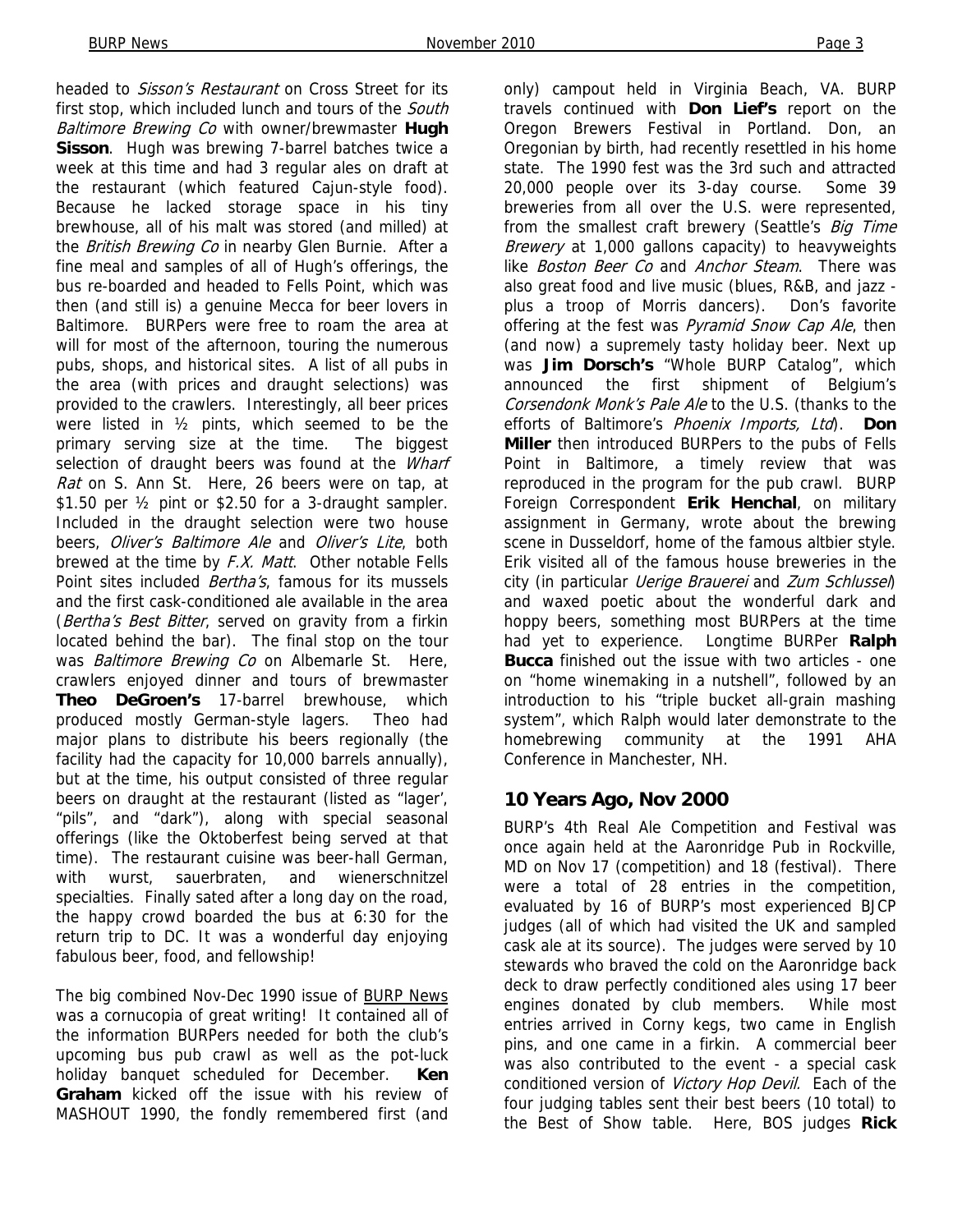**Garvin**, **Steve Hamburg** (all the way from Chicago), **Dave Pyle**, and **Christie Newman** painstakingly selected the top three ales. The winners, announced at evening's end, were: 1st place, **Wendell Ose**  (Ordinary Bitter); 2nd place, **Tom & Colleen Cannon** (ESB); and 3rd place, **Tom & Colleen Cannon with James Harrison** (Ordinary Bitter). It was nice to finally see Tom, who pours his heart and soul into the competition each year as organizer, finally make it into the winner's circle. The following day, BURPers cheerfully did their duty by finishing the beer in all of the kegs. It was another cold day, but everyone was in great spirits. The food, as always, was plentiful and delicious. Seventeen beers were on the pumps for the first two hours, with the remainder (including the BOS winners) on for the second two hours. After this, attendees were allowed to serve any beer remaining on the deck. Visitor **Steve Hamburg** spoke for all attending when he said "This is great! This is the best pub in the country right now".

Some nice photos of the event can be seen on the BURP website at: http://burp.org/meetings/200011.htm.

The November 2000 issue of **BURP News** (like the Oct issue) led off an update on BURP's upcoming Spirit of Belgium 2001, to be held in Arlington during January. Real Ale Competition organizer **Tom Cannon**  followed with full details on the upcoming 4th annual event. **Wendy Aaronson's** recollections on the European Tour de BURP bicycle trip, along with **Dave Fiorino's** "Damage Report", have been mentioned in last month's column. **Wild Willy Winter** then took the opportunity to rebut **Ben Schwalb's** diatribe on brewing to beer styles published in the Oct issue. Willy's argument - would you just throw a chicken in a pot, boil it, and call it "cooked chicken", or would you instead desire to craft a particular classic style (like coq-au-vin)? Ben followed Willy, not with a rebuttal of Willy's rebuttal, but with his own take on how to properly drink (and enjoy) a homebrew. Completing the issue was **Christie Newman's** "BURP on the Road" review of the *Craftsman Brewery* in N. Pasadena, CA. This small micro (100 gallons per batch at the time) was (and still is) pushing the envelope using turn-of-the-century recipes and cask aging (which was truly novel among American brewers of that era).

#### **Andy's European Beer Journal**  By Andy Anderson



The State of Real Ale in Great Britain

The upcoming BURP meeting is my favourite of the year. BURP's November Real Ale meeting is just such a wonderful event that I am truly sorry that I will be missing it for the first time ever. So, instead of getting all weepy-eyed, I decided

this month's column would focus on the state of real ale within Britain. I thought I already knew about this subject once I first started visiting 22 years ago. But in doing research for this column, I found that a lot has changed.

"It was the best of times, it was the worst of times." With apologies to Dickens and A Tale of Two Cities, this line could also be used to describe the present real ale situation within Britain. Real ale sales are at their lowest level in recorded history (i.e. since the Industrial Revolution); yet real ale seems to be on its strongest footing since WW II. How can this be?

What's the best-selling brew in Britain? It's Carling Black Label, an industrial lager sold in kegs & "tinnies" (cans). That's because real ale is now only a niche in Britain's beer market.

Cask ale (i.e. Real Ale) used to be how all beer was packaged and sold in Britain. This changed after WW II with the introduction of kegged lager, then filtered & kegged ale, and finally bottles and cans sold by the case in supermarkets. Since 1994 (when I first moved to England), the amount of cask ale consumed in Britain has decreased every single year through 2008. In 2009 this trend finally changed and there was no decrease in cask ale sales.

The four global brewers who dominate the British beer market offer the following largest selling industrial lagers: Carling, Carlsberg, Heineken and Stella Artois. Their lack of interest in ale can be seen from their track record after acquiring real ale breweries. Carlsberg is closing the Tetley brewery in Leeds. Heineken, which bought Scottish & Newcastle, Britain's biggest brewer, in 2009, has shut the Courage brewery in Reading and the Newcastle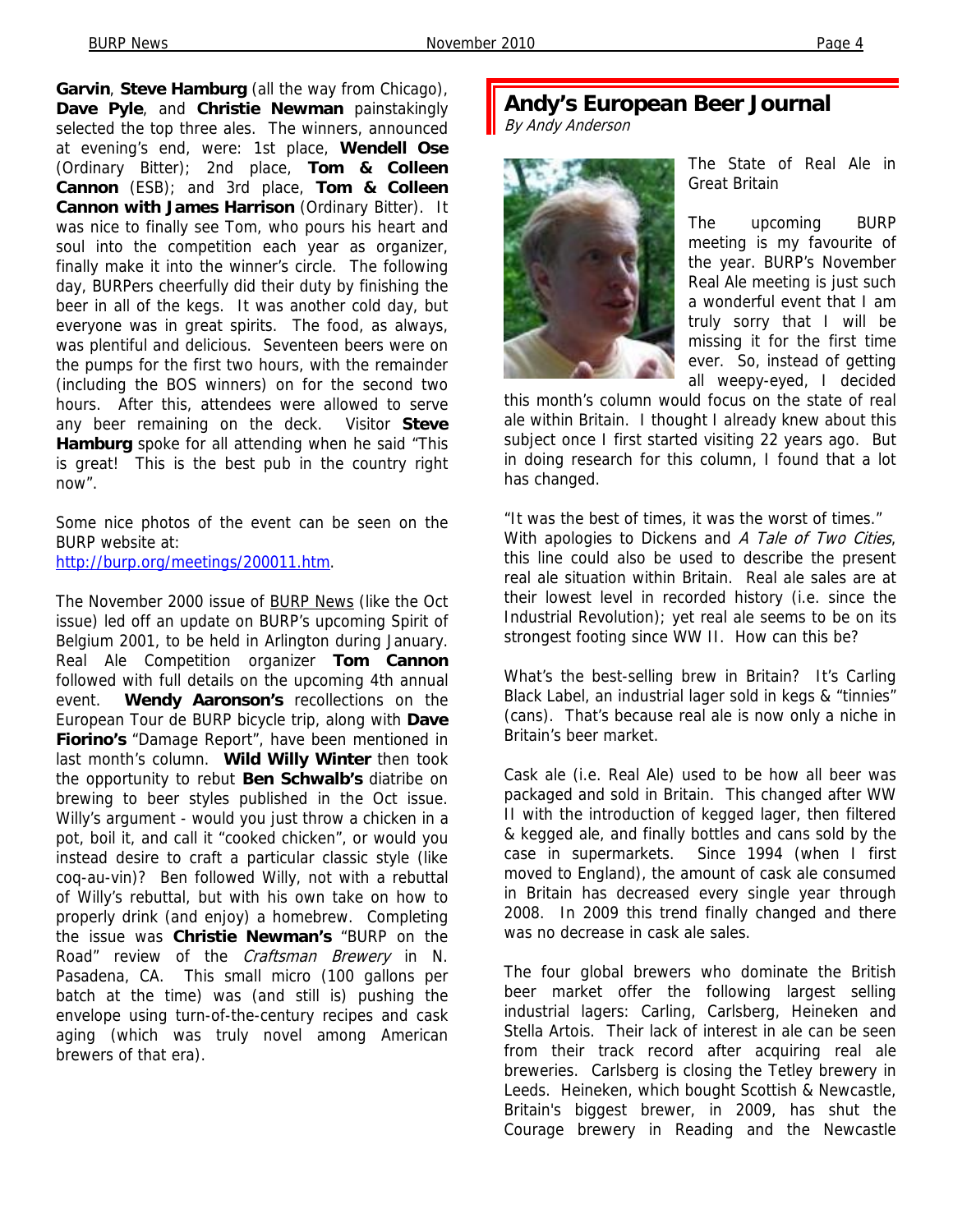Brown plant on Tyneside. AB InBev – best known for Budweiser and Stella – has such little regard for real ale that it put up for sale Boddingtons, Draught Bass, and Flowers.

These global producers have basically said they want nothing to do with real ale. The result is a small but enticing gap in the market, and microbrewers and brewpubs have seized the opportunity. Real ale is now just a niche in the British market, but it is a large enough niche to interest new breweries.

Regardless of what you might have thought of him as Prime Minister, Gordon Brown, while as chancellor in 2002, introduced Progressive Beer Duty, and for that he should be lauded. The result of this tax change meant that small brewers now pay less excise duty than the bigger producers and it's this change in the tax structure that has done as much as anything to encourage the real ale revolution in Britain.

The number of breweries in England fell from 1,324 in 1900 to 141 in 1975, but by 2004, numbers had risen again to 480 and by 2010 the number has grown to 767, with 78 opening (and 22 closing) in the last year alone.

Yet pubs within the country are closing at the rate of 39 per week. It appears that while the British may be drinking less alcohol, where beer is concerned they have become more discriminating.

That being said, there has been a 26% beer duty increase, across all sizes of brewers, over the past two years. It is unclear at this time as to the specific correlation between the latest beer duty increase and the decrease in the overall beer industry.

Cask beer sales, in volume, outperformed the total UK beer market (in pubs and supermarkets): cask was steady, compared to a 4.1% decline overall. Cask now accounts for 15.2% of total beer sales by volume in pubs - around one in every six pints sold. But it should also be noted that 3,000 more pubs started selling cask ale in 2009. While it is positive to see more pubs selling real ale, the figures also show that average sales per pub are down.

The balance of the cask category is changing, with a shift away from the multinational brewers, who are investing in their lager rather than cask ale, to regional and local brewers. Regional and local cask ale brewers recorded volume increases of 1% and 5%

respectively, but the multinational brewers saw their cask volumes fall by 11%. Although the fact that the number of pubs selling cask ale is up by 4% shows that there's more going on than simple substitution of regional for multinational brewers.

Conclusion: Cask ale, or real ale, is now a niche market in Britain. But the health of this niche is better than it has been in many years. Basically, this appears to be because the multinational brewing companies do not see this niche as big enough to be worth acquiring (and destroying). This means the field is left open for the micro & regional breweries to enter. The result is the most diverse field of cask ales since before WW II. Some people might be sad to see the overall decline in total production of real ale in Britain. Me? I'm actually quite pleased with the present situation, as the resulting niche market promotes quality and pride in product. There's a lot of fine ale over here, and I'm doing my best to sample it all  $\circledcirc$ 

If you're curious to learn more about the current state of real ale in Britain, a good source is CAMRA's 2010 Cask Report, at:

http://www.camra.org.uk/media/attachments/326850 /Cask%20Report%202010-2011.pdf

Anyway, that's it for this month. If you have any follow-up questions, you can always reach me via email. Similarly, if you have ideas for columns, please drop me a line. In the meantime, I think it's time for another pint of research  $\odot$ 

Cheers, Andy Andybrews@gmail.com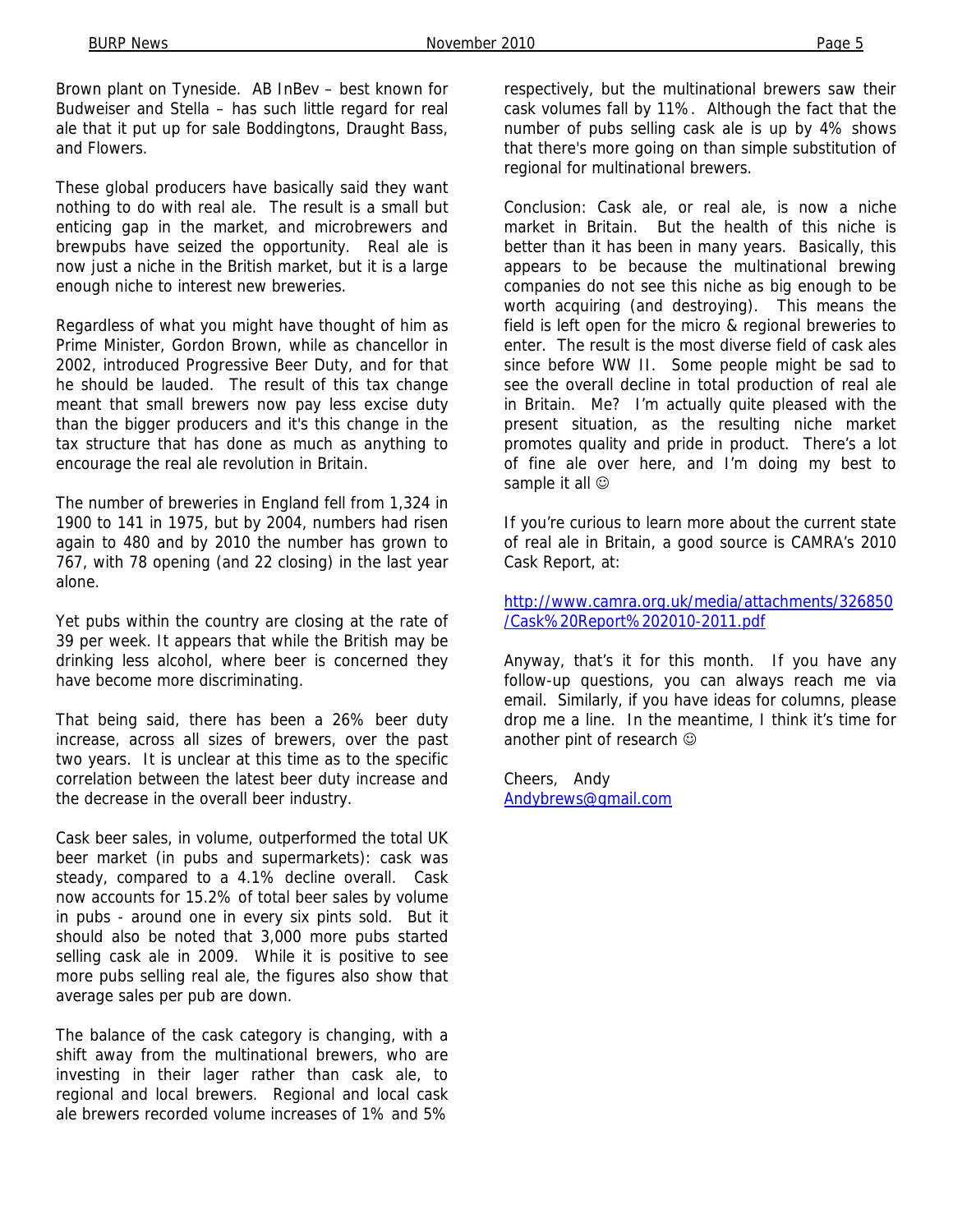## **From the Ministry of Culture**

By Wendy Aaronson and Colleen Cannon, Co-Ministers of Culture



A purpose of BURP monthly

competitions is to encourage a brewer to advance their brewing skills either by improving recipe formulation and technique based on objective feedback from score sheets or

by experimenting with styles they have never brewed. A competition promotes education and the availability of great tasting home-brewed beer at meetings.

Many thanks to the eight brewing teams who entered the Praise Hops Competition. The teams and beers were:

**Bill Ridgely**, **Wendy Aaronson**, **Don Kaliher** and **Kevina Maher** - "Hoppily Ever After", IPA

**Mel Thompson** and **Phil Sides** - IPA

**Yancy Bodenstein** and **Laura** - "Fizzy Yellow Beer", IPA

**Robert Stevens** and **Steve Walker** - "Roanne CAP", Classic American Pilsner

**Steve Marler**, **Brian Matt**, **Joe Federico**, and **Rich Sampson** - "Speedgoat on the Horizon", American Bitter

**Tom** and **Colleen Cannon**, **John Foulke** - "Atilla the Hop", Dusseldorf Alt

**Mike Reinitz** - "Event Horizon", English IPA

**Howard, Emily**, and **Alex Michelsen** - Over the Horizontal, Wicked Wheat (Is this a new style?) And there was almost a ninth entry -

**Jeanne Osburn** and **Paul Langlie** - Baltic Porter - Jeanne picked up the wrong keg from Paul, so we enjoyed a pilsner, but that means we'll see the Baltic Porter at another meeting.

Our motivation for having a "Praise Hops" Competition was to bring out the creativity in our brewers by challenging them to brew a beer that would best showcase the chosen hop variety. We selected the Horizon Hops because of their versatility as a multipurpose hop, reportedly good for bittering, flavor, and aroma. This would allow the brewers to choose from a wide range of styles, to emphasize any aspect of the hops to their liking. We also wanted a hop that wasn't typically associated with any

particular style, the way one might associate East Kent Goldings with English Bitter, or Cascade with American Ales; again, to elicit more different styles. Thirdly, we wanted to challenge the brewers a bit, by giving them a hop that they don't use often or have a great familiarity with. I think we succeeded in our quest. We ended up with six different styles of ale, lager and hybrid style categories, and several of the brewers commented that even though they are quite experienced at brewing the style they chose, the Horizon hops gave them somewhat unexpected results. The other side of the experiment, the tasting of the beers, was also educational for everyone involved. Most of the meeting attendees would acknowledge that they did not have a preconceived notion of what a single-hop, Horizon Hop beer should taste like. But after sampling all of the competition beers, I would say that the Horizon Hop was distinctively present in each beer, and was a common feature across the varied styles. Winners were selected by popular vote, but it was a tough decision because all of the beers were exceptional and very different. First place went to the team of **Tom and Colleen Cannon**, and **John Foulke**. **Mel and Phi**l took second place and **Robert and Steve** took third place.

Six beers were entered into the Fruit/Spice/Herb/Vegetable/Smoke-Flavored and Wood-Aged Beer Competition. **Howard and Emily Michelsen** entered a spice beer and a blueberry beer. **Mike Evans** entered a Blonde ale with honey, Muscat grape and saffron. **Lindsey Miller**, a new member, entered a smoked pumpkin porter. **Mel Thompson** entered a smoked bock, and **Team Aaronridge** entered a classic rauchbier. The judges were **Mike Reinitz**, **Tom Cannon**, **Trish Koch**, and **Wendy Schmidt**. Judges unanimously agreed that all the beers were interesting. The Blueberry beer was an intense blue; almost a deep purple. A lot of blueberries must have been added to that one. First place went to **Team Aaronridge** for the classic rauchbier. Second place went to **Lindsey Miller** for the smoked pumpkin porter. The judges were impressed with the smokiness, which Lindsey said was a mistake, a burnt mash, that gave it a more intense roasted flavor than she initially intended. Third place went to **Mike Evans** for the Blond Ale with honey, Muscat grape, and saffron. That sounds delicious! Many thanks to the brewers and judges. Congratulations to the winners!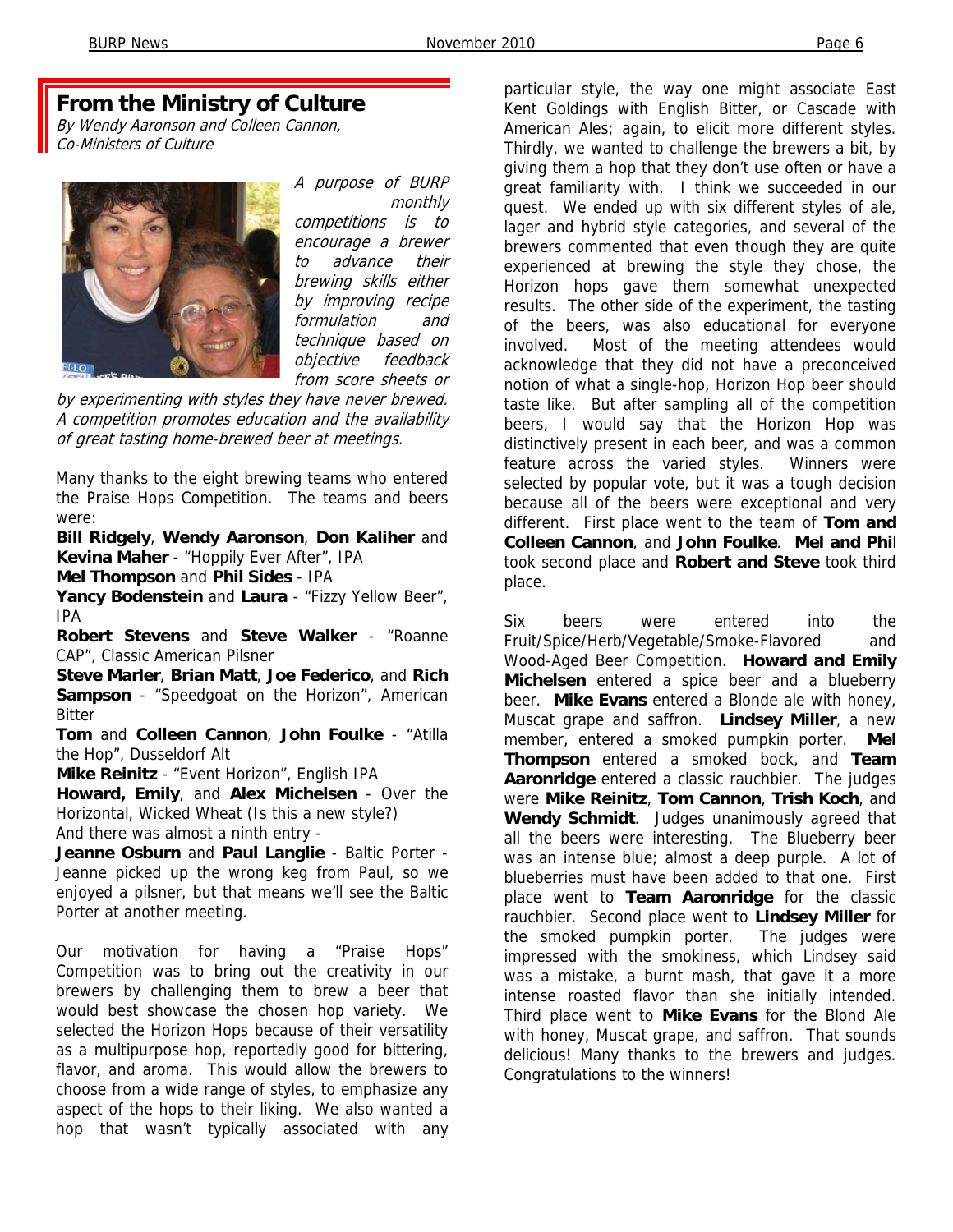#### **Brewer of the Year (BOTY)**

**Mel Thompson** has a substantial first place lead overall lead and in the Individual Division with 65 BOTY points. **Team Aaronridge** has 41 points and is first in the team division and second overall. **Mike Evans** has 28 and has a solid lead in second place individual division and third place overall. **Calvin Perilloux** has 20 points and is heading for a third place in the Individual Division. In the team division, the **Dickheads** (**Cannon/Crowe** Team) now have 7 points and are just ahead of **Team Langlie** (6). **Howard & Emily Michelsen** lead the new brewer division with 2 points, and **Spenser Royden** has 1 point. Anything can happen with Real Ale, so Start your Kettles!

#### **Brewer of the Year Points Summary**

| Name                  | <b>Team Members</b>                     | Division   | Points         |
|-----------------------|-----------------------------------------|------------|----------------|
| Mel Thompson          |                                         | Individual | 66             |
| Team Aaronridge       | Wendy Aaronson &<br><b>Bill Ridgely</b> | Team       | 41             |
| Mike Evans            |                                         | Individual | 28             |
| Calvin Perilloux      |                                         | Individual | 20             |
| <b>Chris Sowell</b>   |                                         | Individual | 14             |
| Lyle Brown            |                                         | Individual | 13             |
| <b>Ed Bielaus</b>     |                                         | Individual | 12             |
| <b>Tim Artz</b>       |                                         | Individual | 9              |
| Dave & Becky Pyle     |                                         | Individual | 8              |
| Mike Horkan           |                                         | Individual | 8              |
| Cannon Team           | Cannon/Crowe                            | Team       | 7              |
| Mike McGuire          |                                         | Individual | 7              |
| Joe Federico          |                                         | Individual | 6              |
| Team Langlie          | Paul, Jamie,<br>Stein                   | Team       | 6              |
|                       | & Kai Langlie                           |            |                |
| <b>Steve Marler</b>   |                                         | Individual | 5              |
| Wendy Schmidt         |                                         | Individual | 5              |
| Art Diem              |                                         | Individual | 4              |
| <b>Lindsey Miller</b> |                                         | Individual | 4              |
| Mark Hogenmiller      |                                         | Individual | $\overline{4}$ |
| Alan Hew              |                                         | Individual | 3              |
| Bob & Betsy Kepler    |                                         | Individual | 3              |
| <b>Charles Prouty</b> |                                         | Individual | 3              |
| Gordon Goeke          |                                         | Individual | 3              |
| Emily<br>Howard<br>&  |                                         | New        | 3              |
| Michelsen             |                                         |            |                |
| Nick Drunasky         |                                         | Individual | 3              |
| Randy Paul            |                                         | Individual | 3              |
| <b>Robert Stevens</b> |                                         | Individual | 3              |
| Scott Wise            |                                         | Individual | 3              |
| Yancy Bodenstein      |                                         | Individual | 3              |
| <b>Bags Howard</b>    |                                         | Individual | $\overline{2}$ |
| <b>Bill Kupski</b>    |                                         | Individual | $\overline{2}$ |
| Matt Pyle             |                                         | Individual | $\overline{2}$ |
| A.J. deLange          |                                         | Individual | 1              |
| <b>Bud Hensgen</b>    |                                         | Individual | 1              |
| Christian Layke       |                                         | Individual | 1              |
| <b>Chuck Popenoe</b>  |                                         | Individual | 1              |
| Dan Fapp              |                                         | Individual | 1              |
| Jeanne Osburn         |                                         | Individual | 1              |
| Jim Busch             |                                         | Individual | 1              |

| Jim Rorick     | Individual |  |
|----------------|------------|--|
| Ken Jucks      | Individual |  |
| Larry Koch     | Individual |  |
| Spenser Roydon | <b>New</b> |  |
| Tim Weil       | Individual |  |
| Ty Ming        | Individual |  |
|                |            |  |

#### **Upcoming Competitions**

The Real Ale Competition is November 12 which means it is time for brewing all those tasty real ales. This is a keg competition only and you must enter at least two gallons of ale for the event. We will be accepting entries in the following categories: Mild, Ordinary Bitter, Special or Best Bitter, Golden Ale, Strong Bitter or Extra Special Bitter, Northern English Brown Ale, Southern English Brown Ale, Old Ale, Strong Mild, Brown Porter, Dry Stout, Sweet Stout, Oatmeal Stout, Scottish Light 60/-, Scottish Heavy 70/-, Scottish Export 80/-, and Strong Scotch Ale. Style descriptions are on the Real Ale Page of the BURP website. Entries will be accepted starting on Sunday, November 7. Look for details in **Tom Cannon's** article.

Thinking about the possibility of being a future Minister of Culture? Talk to Colleen and Wendy at any of the upcoming meetings. We could use some help with the busy competition schedule ahead. We'll give you some hands on training with the monthly competitions, and a leg up on planning for Spirit of Free Beer next year.

#### **Hop Notes from the Li-Beery**  By Bill Ridgely, Minister of History



The most recent issue of Brew Your Own (Nov 2010) has just arrived in the BURP li-beery. The lead article this month is "Tap Into Kegs!", a good introduction for the homebrew bottler who wants to step up to kegging. Author **Andy Sparks** covers the basic kegging setup, keg maintenance, carbonation methods, and how to

dispense kegged beer properly - all invaluable details for the prospective kegger. Just in time for the BURP Real Ale Fest is a good article on brewing English IPA (also available on the website), and the article on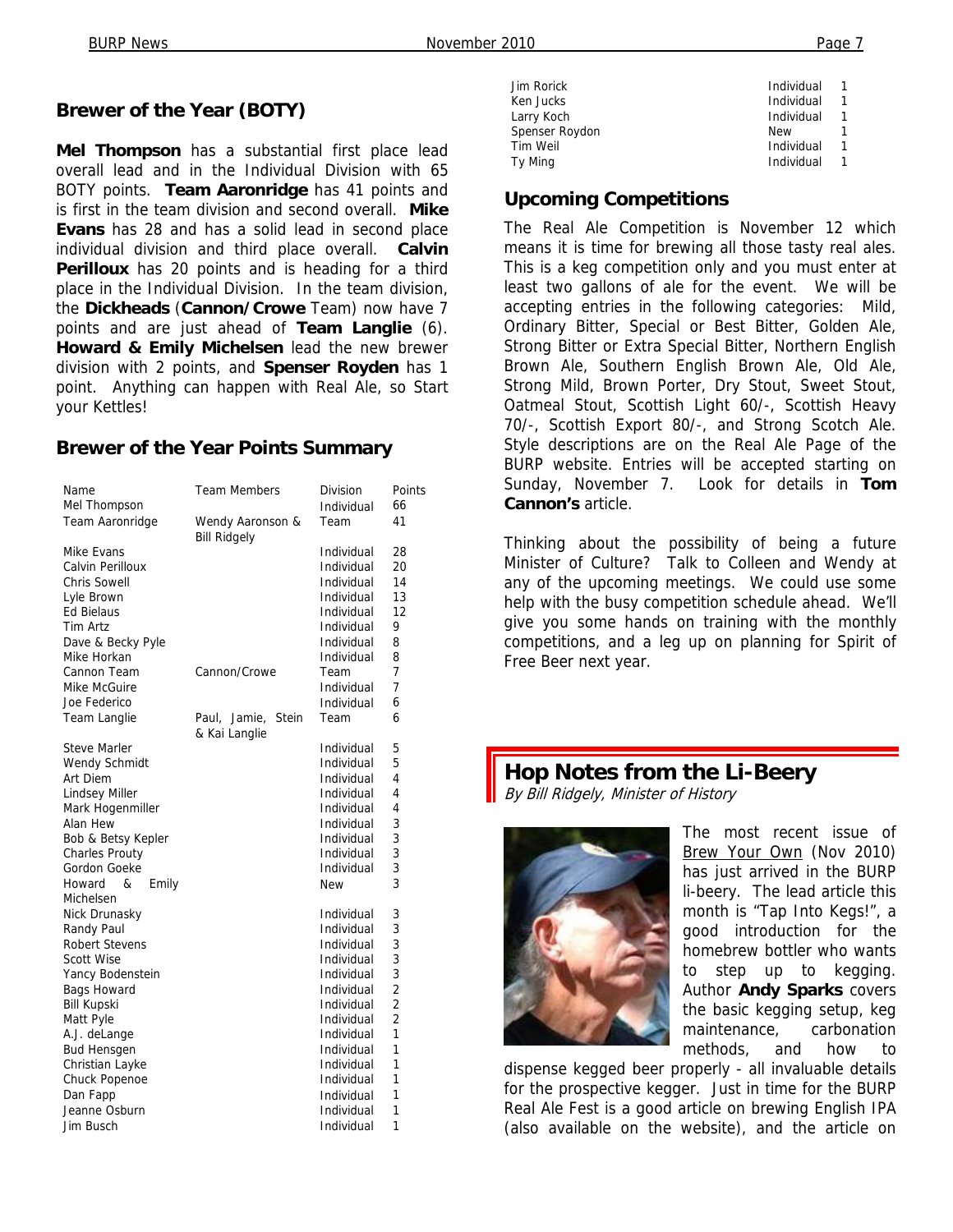brewing ancient Egyptian beer is fascinating to amateur beer archaeologists like myself. The full contents of the issue as well as full text versions of several of the articles can be found at http://byo.com/stories/issue/list/issues/275 november-2010.

The new issue of **Zymurgy** (Nov-Dec 2010) also just arrived. You can review the contents of the issue at http://www.homebrewersassociation.org/pages/zymu rgy/current-issue. Featured is an excellent article about Barleywine by longtime homebrewer (and Ninkasi award winner) **Gordon Strong**. Gordon surveys the world of barleywines and how they differ and then provides half a dozen very detailed recipes. There's some great info here for the big beer lovers amongst us. I also found the article on "Single Malt Beers" interesting. Ever wonder what the difference would be if you brewed a simple recipe using one malt but brewed it with Maris Otter vs Briess vs Weyermann pale malts? Fascinating concept and worth reading about. The "online extra" this month is "Brewing Back the Clock", a look at how to profit from one's past brewing experiences (the good as well as the bad).

As always, the contents of the BURP li-beery are available anytime for your perusal at http://brew.burp.org/Brewing/ClubLiBeery.aspx. If you would like a book loaned to you, just let me know, and it will be delivered to you at the next BURP meeting. And, as always, if there is a book that you feel should be added to the collection, please contact me. And if you are planning to brew a specific beer style and need some guidance, I may be able to help you with an appropriate publication.

Cheers, Bill

#### **BURP Real Ale Competition 2010**  By Tom Cannon

Just a reminder that the November meeting will be in sust a formation with BURP's 14<sup>th</sup> Real Ale Competition. Because of the massive number of beers we are expecting and the fact that all of the brewers would like them to be drunk (the beers, not the BURPers!), the meeting will start at 12:00 Noon. We will endeavor to have half of the kegs on from 12:00 until 2:30 and the other half from 2:45 to 5:00. The winning beers will be announced at 2:45, after the beers have been changed over.

For the competition, kegs are being accepted at Bill and Wendy's house beginning Sunday, 7 November. Please contact Bill if you are planning on dropping off a keg. Bill and Wendy will be out of town the Tuesday before the competition, but Bill says the porch door will be unlocked so you can still drop a keg off. **Please Note:** The driveway at the house has just been repaved, so you will need to park on the street when delivering kegs and beer engines (Walking on the driveway is not a problem). Understanding that Rockville is a bit of a schlep for some of us that live in Virginia, Tom will be happy to transport kegs up for Virginia entries on Sunday, Nov 7 and Thursday, Nov 11 (the Veterans Day holiday). Give him a call at (703) 204-2256 or drop him an email (cannon@burp.org) if you want Tom to take your keg up for you. For all entries, please provide a gasin fitting attached to each entry (unless you have a keg that can be vented without a fitting). If the fitting is attached at the end of a piece of string, there's a much better chance that it won't disappear during the meeting. Also, please provide the style category for your beer(s) (acceptable style guidelines are on the BURP Real Ale Page (http://brew.burp.org/Beer/BeerStyle/RealAlePage.as px), along with your estimated starting and finishing gravity and, if you have one, a clever name for your beer. All of these will be posted on the beer engine while your beer is being served at the Saturday meeting.

**VERY IMPORTANT**: The Real Ale Competition, on the Friday before the BURP meeting, is a closed competition for judges and stewards only. If **Bill Ridgely** or Tom has not contacted you to either judge or steward, please don't show up Friday night. Don't worry, though. There will be plenty of Real Ale to drink at the meeting Saturday, and we'll make sure every entry is on for at least two and a half hours during the meeting. Also, since we'll have plenty of Real Ale, November is a no beer meeting; that is, you don't need to bring any beer to the November meeting, unless, for some weird reason, you don't like British Style Ales!

After the meeting has started and we are confident the beer is pouring smoothly, **Colleen Cannon** will be holding a Real Ale educational session. If you want to learn more about this distinctive style, and more than likely, have a little fun, plan on being at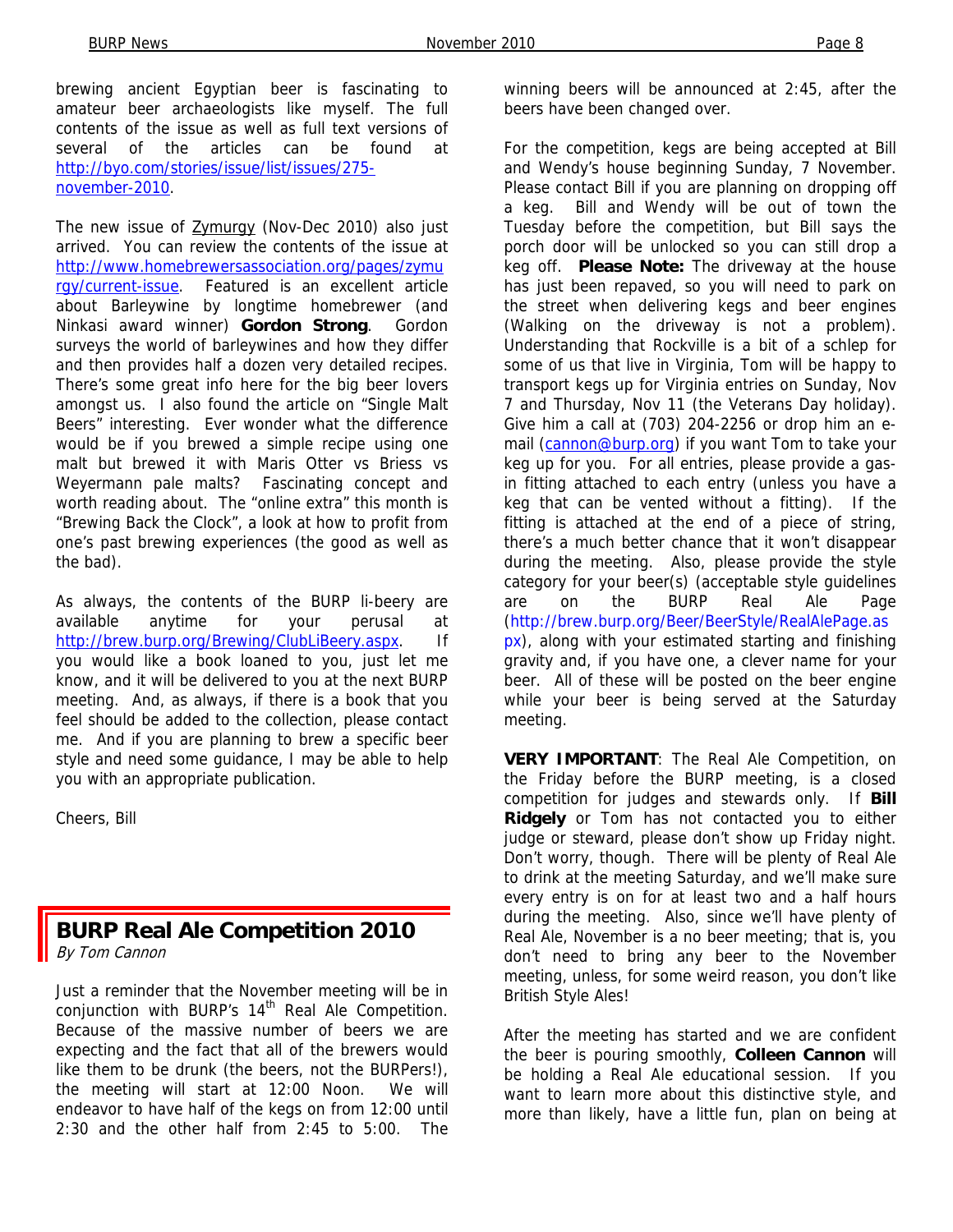the meeting by Noon. One final note - We are asking everyone attending this great BURP event to please respect our members' property, which are the beautiful beer engines out on Bill and Wendy's deck. Understand that these pumps are a significant investment for their owners, and, if their owners are anything like us, love them like they are one of our children. Everyone is encouraged to pull their own pints at the meeting, but please don't mess with any of the fittings, and if you think there is anything wrong with the engines, let Bill or Tom know so we can straighten it out. We've already lost one beer engine (and a nice one) to this meeting because someone did not respect that person's property. We don't want to lose any more. See you all at the Aaronridge Pub!

#### **Real Ale Festival Crowd Control**

Due to large crowds at past Real Ale events, we have instituted some crowd control procedures by setting up a check-in table in the Aaronridge carport. The club is seeking volunteers to work at the check-in table for a short period of time during the fest perhaps ½ hour per volunteer if enough people are willing. A propane heater will be set up for volunteers if cooler temperatures prevail. Please contact Bill and Wendy at 301-762-6523 or e-mail aaronridge@comcast.net if you would be willing to help out. The hosts would like to remind those attending that this is primarily a BURP event for BURP members. While bringing guests is not discouraged (and attendance by potential new members is greatly encouraged), the hosts would very much appreciate being contacted beforehand by all those who wish to bring guests to the event. They would also like to request that everyone attending wear a name tag and indicate on the tag whether they are a club member or a guest. Guests will be approached by club officers and encouraged to join the club. After all, a public Real Ale Festival such as the one held in Baltimore each year requires a fairly significant outlay of money. A BURP membership costs only \$15 (\$20 for couples) and provides a full year of great activities outside of Real Ale (not to mention excellent educational opportunities). It's not too much to ask of those who are not already members.

Also, note that although the meeting officially ends at 6:00, attendees are welcome to stay as long as there is beer left in the kegs. We'll have a fireplace set up outside, so bring a folding chair if you'd like to hang out into the evening around the fire.

#### **Artz's Craft: Enlightenment Update**  By Tim Artz, Minister of Enlightenment



Fall is a great and busy time of year. As the weather cools, we fire up our brew kettles, and tap water cools and makes it easier to chill hot wort for fermentation at ambient temperatures. I balance my brewing schedule with the last garden harvests, preserving those same harvests, and watching football!

Sadly, I have not gotten to brew my first batch of Fall as of this writing because my travel and cooking schedule has been hectic. Three weekends in a row had me cooking for large crowds, something I really enjoy. I have had business trips to San Antonio and to Anchorage. I just got back from Anchorage, and I had a great chance to sample some excellent beers: BridgePort's Hop Czar, Alaskan IPA, Alaskan Double Black IPA, Alaskan Winter with Spruce Tips, Deschutes Hop in the Dark, Glacier Brewing Double IPA, Midnight Sun Sockeye Red IPA and Midnight Sun CoHoHo Imperial IPA. Wow, what a line-up, and think of the dozens that I missed! I know some of you are thinking, "Tim drank a beer with spruce tips?!?" I know, I thought the same thing, but the taste was subtle and my colleagues and I actually liked it. And where else can you get a fresh spruce beer other than in Alaska….or if you make it yourself?

My busy schedule even had me contemplating an extract brew. Has anyone else noticed the number of extract brews that are now winning awards in competitions? I think it speaks to the quality of ingredients and a refinement of brewing methods. I may give a small batch a try. I may even use dry yeast. Dry yeast is also greatly improved from when I started brewing in 1985. Back then, microbiologists said you might as well use baking yeast because of the level of contaminants and mutations in packaged dry yeast. That is no longer the case, as it is now possible to purchase dry yeast in pure form. I keep several varieties on hand at all times in case I need to brew in a hurry.

I do need to brew in a hurry! My favorite BURP event is right around the corner….the Real Ale Competition.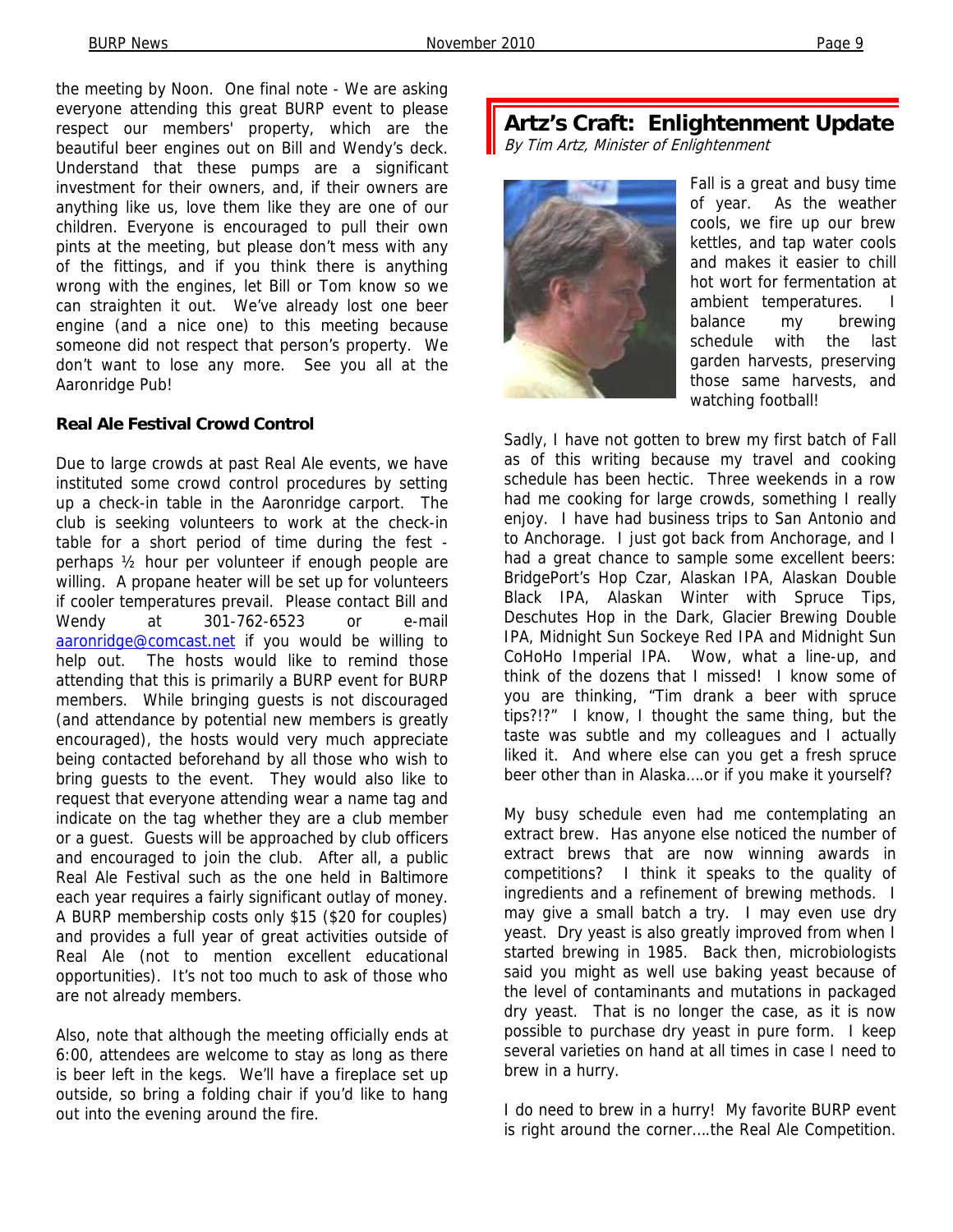Yikes, how did that sneak up so fast? Every year I look forward to the RAC. It is an exhibition of the finest home brews and brewing skills BURP (and possibly the World) has to offer. Fifty different and delicious real ales all under one roof, each carefully crafted by us! It's both amazing and delicious. Yes, I am psyched.

Not only is RAC a good chance to try your hand at brewing and cellaring real ale, it is also a great chance to learn about Real Ale. **Tom Cannon** has graciously offered to carry on the tradition of presenting an introduction to real ale at the meeting. Accompanying him will be **Colleen Cannon**, who is no real ale slouch herself. Plus, she is a great upgrade from Tom's usual sidekick, Andy, who kindly removed himself from North America. So, while Andy grates UK citizenry, we loyal members of BURP will be enjoying the greatest Real Ale in the world.

What's next after the Real Ale? Plenty! Folks have been great with some new ideas on tastings, experiments, scientific sessions, guest speakers, and more. Going forward, I would like to work more with the MoC's to expand on the educational content that has been brought into the monthly contests and other "cultural" events. As always, if you have ideas, then please bring them forward or step up to volunteer. As we learn, things just keep getting better.

On that note, I will say that I am planning to run for MoE again next year. As the officers have discussed over this year, there is room for more leaders in the club. If you have ever thought about running for this office, but were concerned about taking on too much, I would welcome you as a co-minister in the coming year. As more people get actively involved, things just keep getting better!

FREE Real Ale!

## **BURP on the Road - Winnipeg, Manitoba**

By Bill Ridgely

Winnipeg Fun Factoid  $#1$  - Did you know that Winnie the Pooh was from Manitoba? Winnie (named after the city of Winnipeg) was a black bear mascot brought to England from Manitoba by a Canadian unit So, the standard question from friends was, "You and Wendy are going where for a week? What in the world is there to do in Winnipeg?" Well, quite a lot, actually. The capitol of Manitoba is really a pretty happening place. Where else can you see professional wrestling at a street festival, as we witnessed during a previous visit on Canada Day (July 1)? But Winnipeg is truly a very pretty town with lots of green space, gardens, walking and bicycling paths, and, at least now, decent beer. So during breaks from family obligations, we got in some nice walks, a good day of cycling, and a nice evening drinking local beer and enjoying a great local band at the King's Arms pub downtown.

We go to Winnipeg because my partner Wendy has a lot of family there. When the Jewish people were forced out of the Ukraine during turn-of-the-century pogroms, many ended up in this city, which bore quite a bit of similarity to the home they had lost. There's still a large Ukrainian population in the city. Winnipeg's Oseredok Ukrainian Cultural & Educational Center has the largest collection of Ukrainian language books outside of the country itself. And Yudyta's Ukrainian Foods, in the food court at the Forks Market, serves some of the best homemade pierogies and cabbage rolls anywhere!



Wendy enjoys a beautiful Fall day on the shores of the Assiniboine River

Our visit this time was to attend a family Bar Mitzvah, held outdoors in a beautiful prairie setting about 20 miles north of the city. Summer and early Fall are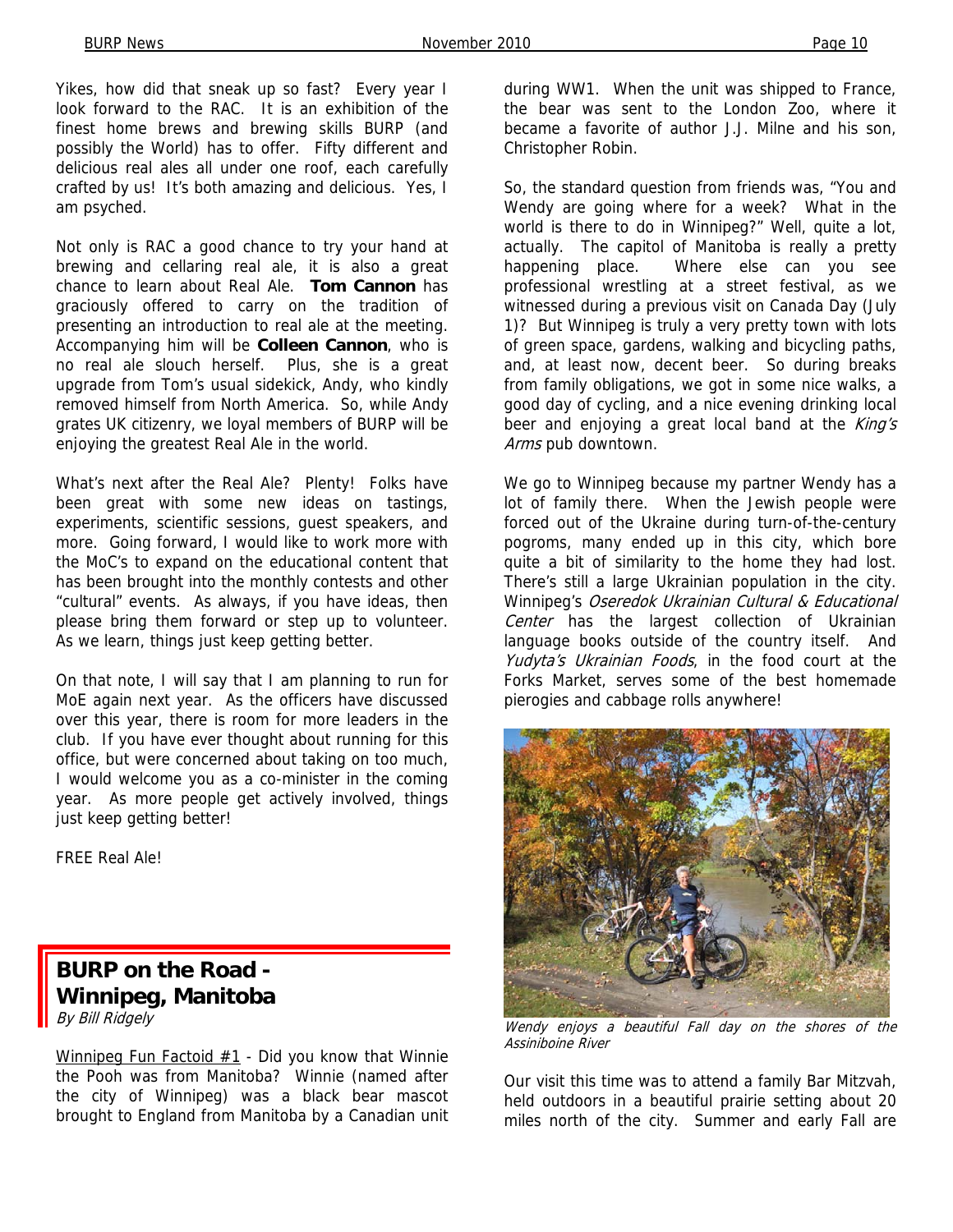quite nice in Manitoba. But unless you are seriously into Winter sports (including curling, the city's most popular sport), you probably wouldn't want to spend a lot of time there during the 40° below zero winters.

Winnipeg Fun Factoid  $#2$  - The word "Winnipeg" means "muddy water" in Cree. The Cree are one of three "first nation" tribes to occupy Manitoba (the others being the Assiniboine and the Ojibwe). The city's river waters are indeed muddy. Winnipeg sits at the junction of the Red and Assiniboine Rivers, both of which seem to be in flood stage a large part of the year.

There's a long brewing and distilling history in Manitoba. Crown Royal, distillers of the most highly regarded Canadian whisky, makes its home in Gimli, just a short ride north of the city on Lake Winnipeg. There once were two major breweries in Manitoba, but Labatts left in 1996 and Molsons in 1997. River City Brewing, a late 1990's Winnipeg startup, lasted only until 2001. The surviving brewery was Fort Garry Brewing (http://www.fortgarry.com/), which was founded in 1930 and still commands over 10% of Winnipeg's total draught beer sales. Fort Garry brews 5 regular beers, including 2 ales (Fort Garry Pale and Fort Garry Dark) and 3 lagers (Premium Light, Rouge, and Pilsner). While aimed primarily at the mass market, the beers are all clean and quite drinkable.

Of more interest to the craft beer lover is a new addition to the local beer scene, Half Pints Brewing Co (http://www.halfpintsbrewing.com/), opened by Winnipegger David Rudge in 2006. Half Pints is located near the Winnipeg airport in a small commercial district. The facility, which brews 1000 liters (a little over 8 U.S. barrels) per batch and 9000 liters (about 75½ barrels) per week, now distributes throughout Manitoba and to all points of the Canadian west. It specializes in flavorful, unfiltered ales and lagers. Wendy and I took the once-per-week tour on a Saturday (the only way you can legally sample the beer at the brewery) and were quite impressed. The young men which run the operation are genuine beer geeks and are very proud of their products. They use Canadian base malt but bring in specialty malts from Germany, Belgium, and England to give their beers appropriate body, color, and flavor. Hops also come from England, Germany, and the U.S., and each beer is brewed and hopped based on its national origin (hence, the Oktoberfest, which had just been released when we visited, was made using Weyermann Munich malt and Hallertauer hops).



The entrance to Half Pints Brewing Co in Winnipeg

Half Pints flagship beers include a Kolsch (which they call a Pale Ale because "nobody in Manitoba knows what a Kolsch is"), an American style IPA, an American style Amber Ale, and a very nice Coffee Stout (called "Stir Stick" and brewed with Ethiopian Yergacheffe coffee). They also brew a wide range of seasonal products, including a Pilsner, the aforementioned Oktoberfest, an American Brown Ale, and a Barleywine (which had just gone into the aging tanks at the time of our visit). We were told customers lined up outside the brewery for the Barleywine (called "Burleywine", a British-American hybrid at 10.5% ABV and 75 IBU). Half Pints also brews a traditional Bavarian Weizenbier in the Spring. One of our favorites at the tour tasting, however, was "Humulus Ludicrous", a delicious 8% ABV, 100 IBU Imperial IPA. The brewery is experimenting with some wood cask beers as well. Currently occupying two wood casks once used to age Canadian rye whisky is a soon to be released Imperial Stout. A portion of a batch of Burleywine is also scheduled to go into a bourbon cask.

Wendy and I very much enjoyed our visit to Half Pints and hope they continue to grow and produce excellent hand crafted beer. It'll be nice having some quality beer to drink while enjoying a rousing game of curling (on the remote chance we may actually visit during Winter).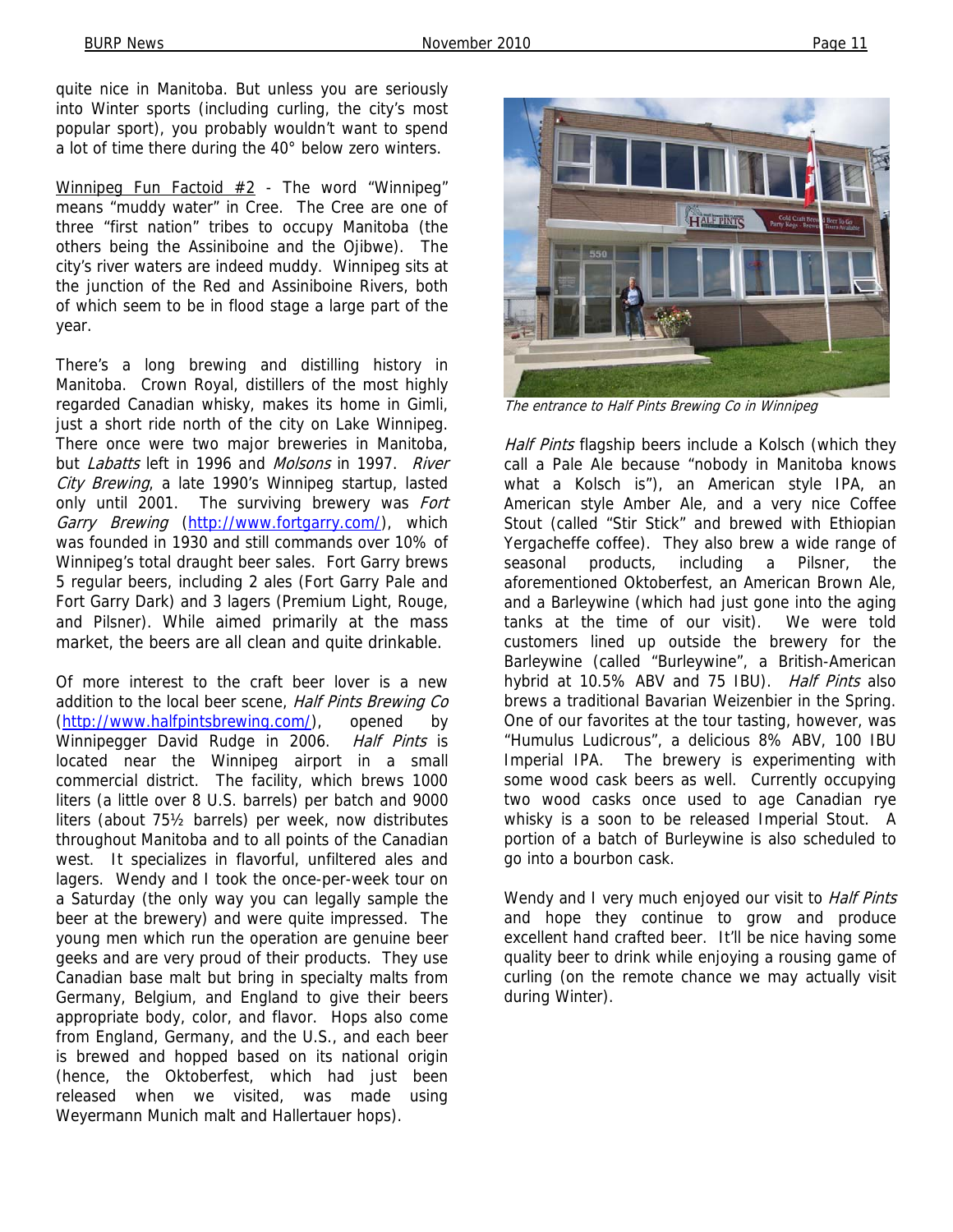

Two Canadian rye whisky casks filled with Imperial Stout

Winnipeg Fun Factoid  $#3$  - The many famous names associated with Winnipeg include rockers Neil Young and the Guess Who, magician Doug Henning, actresses Deanna Durbin (past) and Anna Paquin (present), author Gabrielle Roy ("The Tin Flute"), WW2 superspy Sir William Stephenson (the inspiration for James Bond), and that wascally wabbit himself, Bugs Bunny (created by Winnipeg animator Charles Thorson, who also designed Snow White for the Disney Studios, based on a sketch of his Winnipeg girlfriend).

## **MALT Turkey Shoot Competition**

Entry Pickup at BURP Real Ale Fest

The Maryland Ale and Lager Technicians (MALT) are pleased to announce their 6th Annual Turkey Shoot Homebrew Competition. This is a BJCP-sanctioned event. In addition to quality feedback on all entries, cash prizes will be awarded for Best of Show as well as for 2nd and 3rd place overall. Ribbons and sponsored prizes will be awarded to individual category winners.

This is an excellent, well run Fall competition with great prizes, and BURP members are encouraged to enter. As an incentive, BURP members may bring their entries to the BURP Real Ale Festival to be held on Sat, Nov 13. A representative from the MALT Club will be attending to pick up entries.

The competition itself will be held Sunday, November 21st at Clipper City Brewing Company in Baltimore, MD. All BJCP beer categories will be accepted. Full information, rules, and on-line entry may be found at the Turkey Shoot website:

http://www.maltclub.org/MALT/Turkey\_Shoot.html.

As with all homebrew competitions, judges and stewards are also needed. Contact info for those interested can be found on the competition website.

Please help out one of our great local homebrew clubs by participating in this competition!